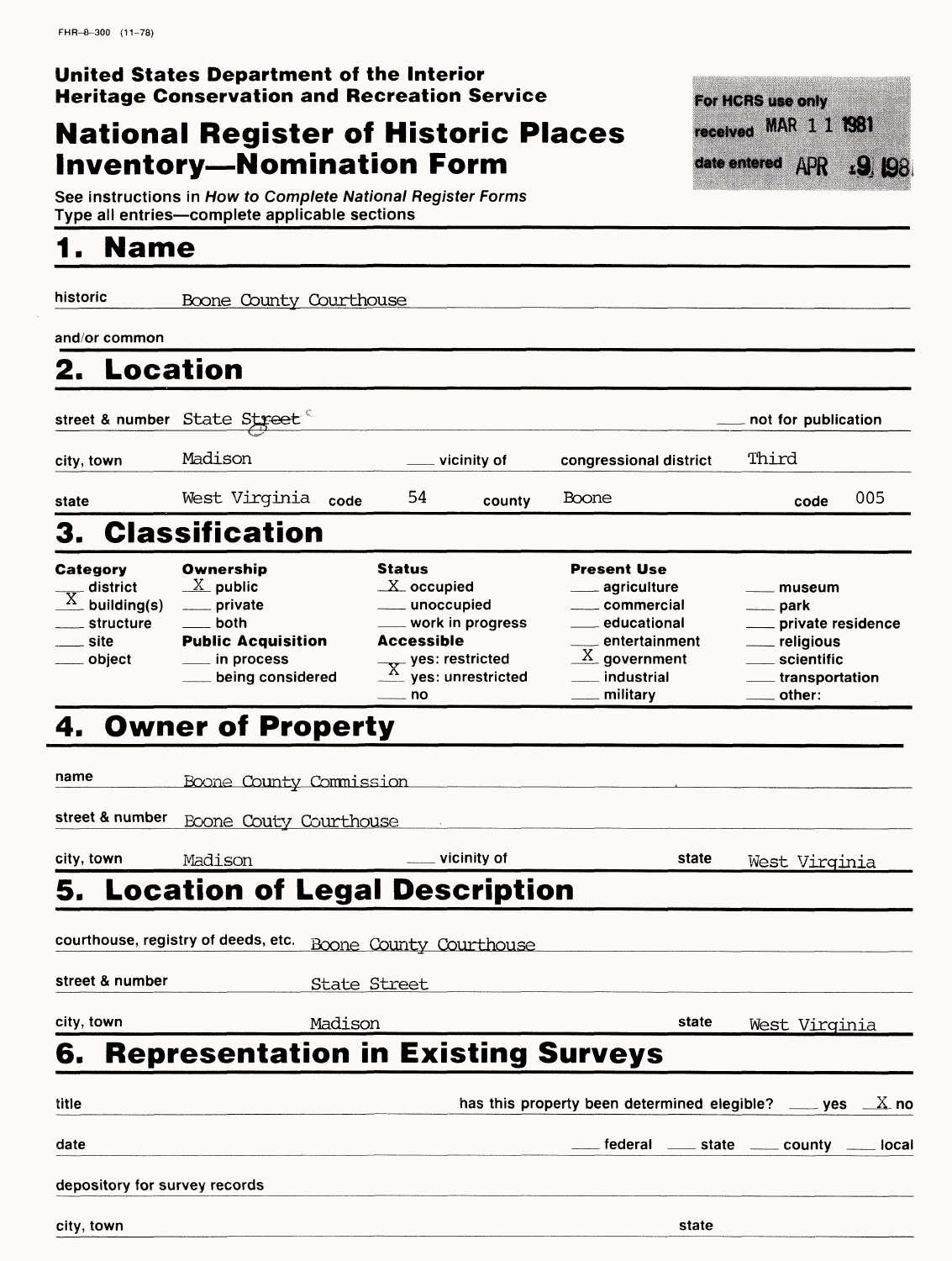# **7. Description**

| <b>Condition</b><br>$\frac{X}{X}$ excellent | <u>__</u> __ deteriorated | <b>Check one</b>      | <b>Check one</b>            | date |
|---------------------------------------------|---------------------------|-----------------------|-----------------------------|------|
| $\rule{1em}{0.15mm}$ good                   | ruins                     | unaltered             | $\frac{X}{X}$ original site |      |
| fair                                        | ___ unexposed             | $\frac{X}{A}$ altered | moved                       |      |
| ul.                                         |                           |                       |                             |      |

#### **Describe the present and original (if known) physical appearance**

The Boone County Courthouse (1921) at Madison, West Virginia, is a 3-story, gray limestone rectangle of Neo Classical Revival design. Stylistic references to Beaux-Arts Classicism appear in the impressive building, notably in the small, open domed belvedere above the central mass. The absence of exterior alterations has allowed the landmark to assume the important historical role as the prime example of early 20th century classicism in southwestern West Virginia (counties of Boone, Logan, McDowell, Mingo, Wayne).

All hallmarks of 20th century classicsm present themselves in the Boone County Courthouse. Generally smooth, plain wall surfaces, monumental porticos, grand flights of steps, grill-work , and arched first floor window openings are elements which harmonize in the symmetrical composition.

A tetrastyle, 2-story portico with triangular pediment dominates the entrace elevation of the courthouse. Another tetrastyle portico of nearly identical design commands the side or south entrace, it too above a monumental flight of steps. The north (side) elevation is similarly tetrastyle in design, but it is a pavilion whose columns are engaged, unlike those of the porticos which are freestanding. Of especially impressive character, the bays of the pavilion are blind with the exception of the center unit which is pierced with a lower arched window and an upper opening screened with metal grilles.

Shafts of the columns of the front and south porticos are comprised of three smooth drums and are crowned with large deeply carved Corinthian capitals. Corresponding pilasters define the bays of the walls. Complementing the Corinthian order is a richly appointed dentiled and modillioned cornice. The tympana of the pediments are empty.

Arched mullions of the first floor windows are framed by the arched openings which were designed with extrados moldings and keystones. Second floor windows are nearly square, casement types with architrave trim and lugsills. Windows of the third floor are square and occupy the attic or garret level above the building's main cornice. The first and second floor windows occupying the shallow setback at the northwestern corner are screened with ornate metal grilles.

Crowning the courthouse is a domed, open, Renaissance-style belvedere. The eight arched openings are framed with colonettes decorated with urns at the arch bases. The bell of the dome is divided into eight segments, each centered with a circular raised panel. The copper surface of the dome was gilded in the summer of 1977.

The Courtroom of the second floor is a major space featuring a rear two-level public seating area and a corresponding balcony-level space above the bench. Hardwood, darkly stained, is found in the shouldered trim of the transomed, entrance doubledoors, and on the piers carrying the upper public seating area. The fluted piers feature a hardwood frieze embellished with triglyphs. Providing natural light for the courtroom is a large skylight (translucent glass) occupying the center-most of nine large ceiling panels.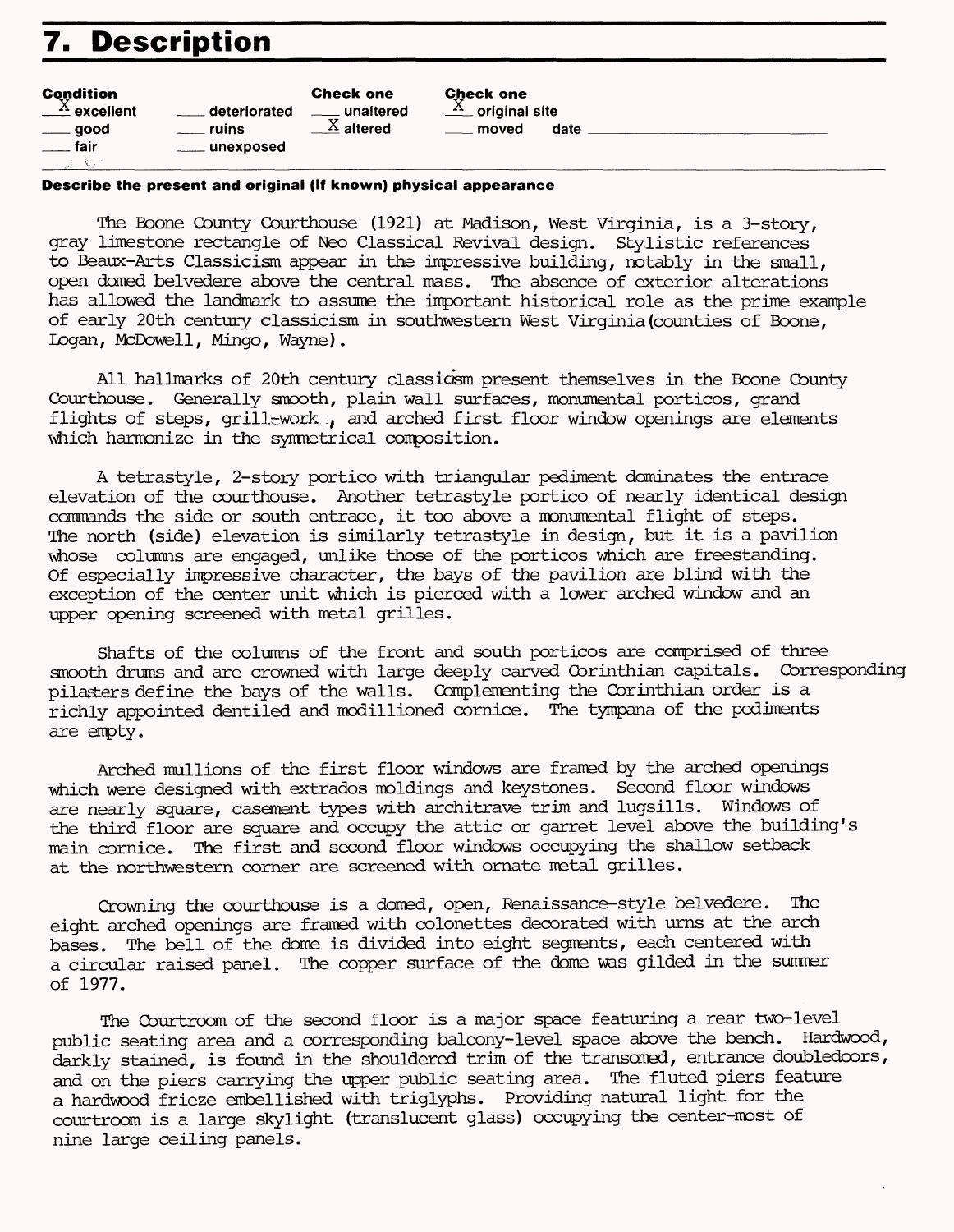## **United States Department of the Interior Heritage Conservation and Recreation Service**

## **National Register of Historic Places Inventory-Nomination Form**

Boone County Courthouse, Boone County, West Virginia



**Continuation sheet Continuation sheet Continuation sheet Continuation sheet** 2

Aside from the usual alterations comprising lighting changes and drop ceilings in minor office spaces of the first floor, the major upper chamber and spaces are much as they were when designed. The installment of an elevator shaft off the main entrance is perhaps the most glaring interior alteration.

In 1977, a \$195,000 renovation plan ordered the exterior stone surfaces cleaned (sandblasted). The dome of the blevedere was gold-leafed.

The Boone County Courthouse commands a hillside site on a small square above State Street. It is encircled by four city streets. The small front lawn contains a white marble statue, a First World War memorial (1938). The figure is a dough boy and its markings are: "E.M. Viquesney, sculptor," "Spencer, Ind.", "copyrighted 1922".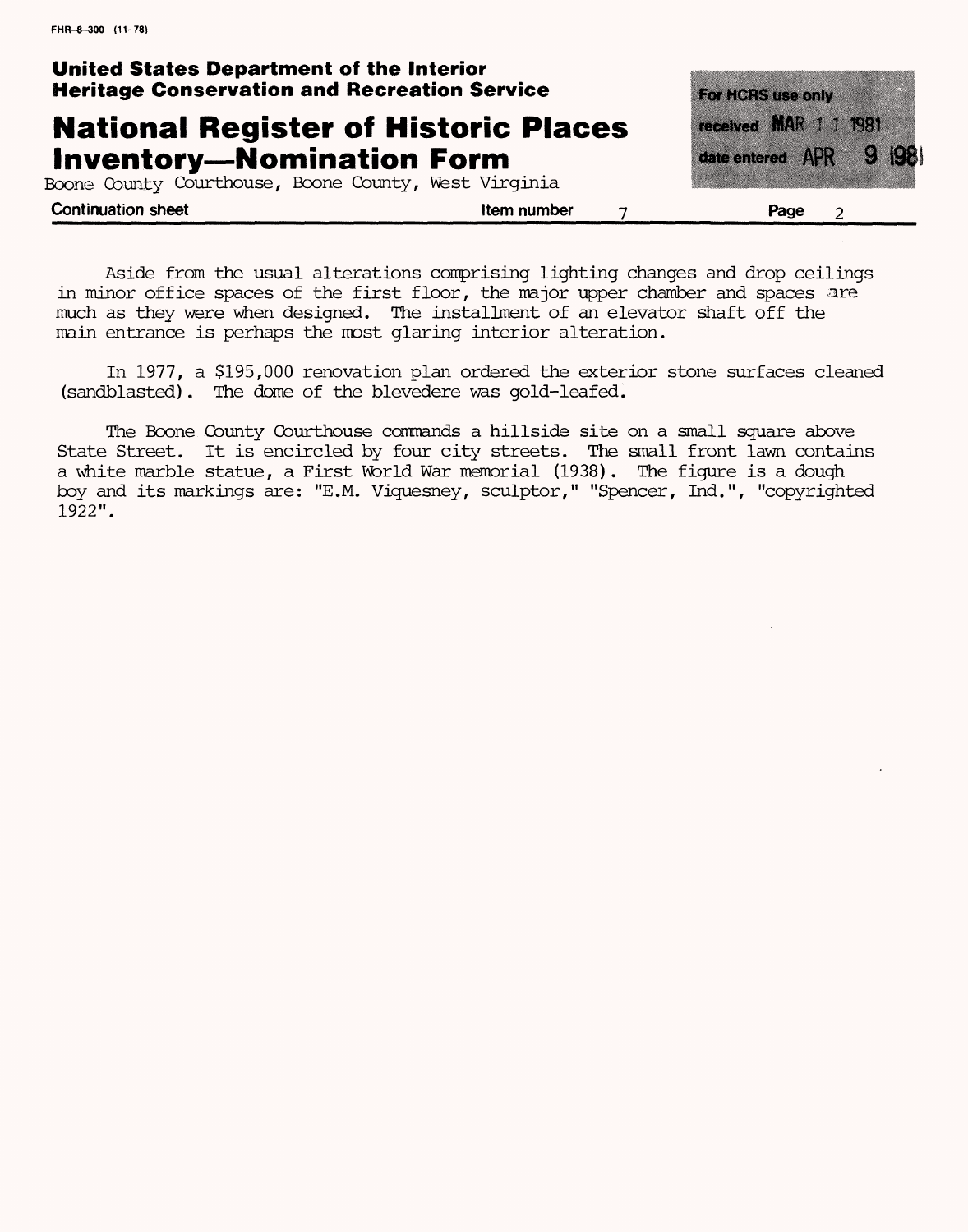# **8. Significance**

| Period<br>___ prehistoric<br>$-1400 - 1499$<br>$-1500 - 1599$<br>$-1600 - 1699$<br>$-1700 - 1799$<br>$-1800 - 1899$<br>$X$ 1900- | Areas of Significance—Check and justify below<br>archeology-prehistoric ______ community planning<br>___ archeology-historic<br>$\frac{X}{X}$ agriculture<br>$\overline{\phantom{a}}$ art<br>_____ commerce<br>communications | ____ conservation<br>$\equiv$ economics<br>education<br>____ engineering<br>exploration/settlement __ philosophy<br>___ industry<br>____ invention | Landscape architecture Langleign<br>$\frac{1}{2}$ law<br><u>__</u> __literature<br>___ military<br>$\equiv$ music<br>___ politics/government | ____ science<br>____ sculpture<br>$\frac{1}{2}$ social/<br>humanitarian<br>____ theater<br>_____ transportation<br>$\equiv$ other (specify) |
|----------------------------------------------------------------------------------------------------------------------------------|-------------------------------------------------------------------------------------------------------------------------------------------------------------------------------------------------------------------------------|----------------------------------------------------------------------------------------------------------------------------------------------------|----------------------------------------------------------------------------------------------------------------------------------------------|---------------------------------------------------------------------------------------------------------------------------------------------|
| <b>Specific dates</b>                                                                                                            | 1921                                                                                                                                                                                                                          | <b>Builder/Architect</b>                                                                                                                           | H. Rus Warne, architect                                                                                                                      |                                                                                                                                             |

#### **Statement of Significance (in one paragraph)**

The Boone County Courthouse at Madison is a significant architectural landmark of the Neo Classical Revival in southwestern West Virginia. Among the important coal producing counties of Boone, Logan, McDowell, Mingo, and Wayne, no major building better exemplifies the character of early 20th century classicism. The Boone County Courthouse is also significant as an important work of architect H. Rus Warne (1872-1954), a pioneer leader and organizer among early West Virginia professionals in the field of architecture.

Founded in 1847 from parts of Kanawha, Cabell, and Logan Counties, and named for Daniel Boone, the noted frontiersman who resided for a time in the 1790's in Kanawha County, Boone County's formative events are linked to, among others, one St. Clair Ballard. Ballard's mother was rescued from the Indians by Boone, and it was this event which influenced Ballard to select Boone's name for the new county. The present courthouse is the second at the county seat of Madison, a community incorporated in 1906 at the junction of Pond Fork and Spruce Fork ' which forms the Little Coal River.

Requirements of the County Court by 1913 were such that the cramped quarters of the old brick courthouse were no longer suitable for county governemnt. By 1917 plans for a spacious building were submitted by a noted West Virginia architect, H. Rus Warne of Charleston, and approved. Construction problems developed, however, and the Indiana limestone edifice was not ready for use until 1921. Delays, dissension, financial problems, etc. beset the project and very uneasy relations between several contracting agencies and the county court caused anxious moments for the architect. Warne complained bitterly to the court in March 1919 that the contractor was not furnishing necessary materials or directing sufficiently skilled workmanship to the undertaking. The result of this difficulty placed the project directly in the hands of the county court, a wise move allowing for the successful completion of the building.

The dignified, simple, but monumental aix of the Boone County Courthouse provided the people with the kind of public building that would instill pride and reflect well on institutions of the state. Neo Classicism, personified in the great works of such practitioners of the style as Cass Gilbert, hoped to convey a sense of power and majesty of the state as represented in the great public architecture of classical antiquity. Warne would be amused and surely gratified with the 1977 words of a Boone County public official who made the following statements: "Many times the progress of the county and its people is determined by their public buildings." "There is not another county building like it in the state. The only public building that looks better than ours is the State Capitol in Charleston. As a citizen I look at the building and I see Boone County and it people." (Haye, Rick. Coal Valley News. p. 3c.)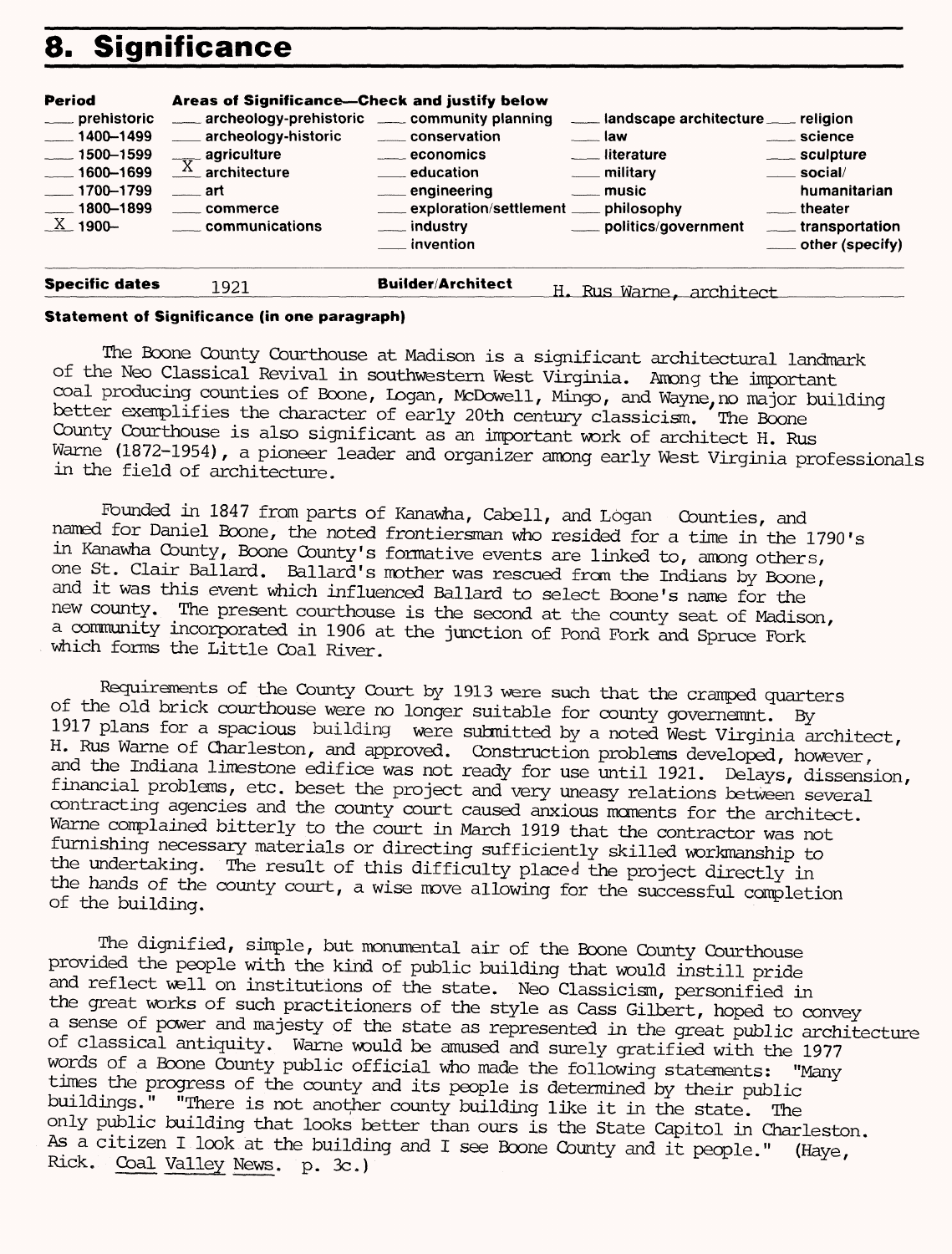| 9.                                                                                                                                                                                                                             |                                 | <b>Major Bibliographical References</b> |                           |          |
|--------------------------------------------------------------------------------------------------------------------------------------------------------------------------------------------------------------------------------|---------------------------------|-----------------------------------------|---------------------------|----------|
| Donnelly, Shirley. "Why Boone County is Named for Daniel," Beckley Post-Herald.<br>Nov. 9, 1959.                                                                                                                               |                                 |                                         |                           |          |
| Haye, Rick. "Problems Developed in Courthouse Construction," "Coal Valley News.                                                                                                                                                |                                 |                                         |                           |          |
| (Madison). Feb. 23, 1978.                                                                                                                                                                                                      |                                 |                                         |                           |          |
| 10. Geographical Data                                                                                                                                                                                                          |                                 |                                         |                           |          |
| Acreage of nominated property $\frac{1}{2}$ acre                                                                                                                                                                               |                                 |                                         |                           |          |
| Madison, WV<br>Quadrangle name.                                                                                                                                                                                                |                                 |                                         | Quadrangle scale _        | 1:24,000 |
| <b>UMT References</b>                                                                                                                                                                                                          |                                 |                                         |                           |          |
| А<br> 4 2 8 1 6 0 <br>$14$ <sub>1</sub> 2 1 3 3 0 0<br>1, 7<br>Northing<br>Easting<br>Zone                                                                                                                                     |                                 | в<br>Easting<br>Zone                    | Northing                  |          |
| C                                                                                                                                                                                                                              |                                 | D                                       |                           |          |
| Е                                                                                                                                                                                                                              |                                 | F                                       |                           |          |
| G                                                                                                                                                                                                                              |                                 | н                                       |                           |          |
| Verbal boundary description and justification                                                                                                                                                                                  |                                 |                                         |                           |          |
| On a square bounded by State St., C Ave., Court St., and B Ave.                                                                                                                                                                |                                 |                                         |                           |          |
|                                                                                                                                                                                                                                |                                 |                                         |                           |          |
| List all states and counties for properties overlapping state or county boundaries                                                                                                                                             |                                 |                                         |                           |          |
| state                                                                                                                                                                                                                          | code                            | county                                  | code                      |          |
|                                                                                                                                                                                                                                |                                 |                                         |                           |          |
| state                                                                                                                                                                                                                          |                                 |                                         |                           |          |
|                                                                                                                                                                                                                                | code                            | county                                  | code                      |          |
| <b>Form Prepared By</b>                                                                                                                                                                                                        |                                 |                                         |                           |          |
|                                                                                                                                                                                                                                |                                 |                                         |                           |          |
| name/title<br>Rodney S. Collins, Architectural Historian                                                                                                                                                                       |                                 |                                         |                           |          |
| Department of Culture & History                                                                                                                                                                                                |                                 | date                                    | December 21, 1980         |          |
| organization<br>street & number Capitol Complex                                                                                                                                                                                |                                 |                                         | telephone 304-348-0240    |          |
| Charleston<br>city or town                                                                                                                                                                                                     |                                 | state                                   | West Virginia             |          |
| <b>State Historic Preservation Officer Certification</b>                                                                                                                                                                       |                                 |                                         |                           |          |
| The evaluated significance of this property within the state is:                                                                                                                                                               |                                 |                                         |                           |          |
| national                                                                                                                                                                                                                       | $X$ local<br><sub>—</sub> state |                                         |                           |          |
| As the designated State Historic Preservation Officer for the National Historic Preservation Act of 1966 (Public Law 89-                                                                                                       |                                 |                                         |                           |          |
| 665), I hereby nominate this property for inclusion in the National Register and certify that it has been evaluated<br>according to the criteria and procedures set forth by the Heritage Conservation and Recreation Service. |                                 |                                         |                           |          |
|                                                                                                                                                                                                                                |                                 |                                         |                           |          |
| <b>State Historic Preservation Officer signature</b>                                                                                                                                                                           |                                 | Tuenelllors                             |                           |          |
| State Historic Preservation Officer<br>title                                                                                                                                                                                   |                                 |                                         | February 26, 1981<br>date |          |
| For HCRS use only                                                                                                                                                                                                              |                                 |                                         |                           |          |
| I hereby certify that this property is included in the National Register                                                                                                                                                       |                                 |                                         |                           |          |
| Delario                                                                                                                                                                                                                        |                                 | Entered in the<br>National Register     | 4/9/81<br>date            |          |
| <b>Keeper of the National Register</b>                                                                                                                                                                                         |                                 |                                         |                           |          |

∸